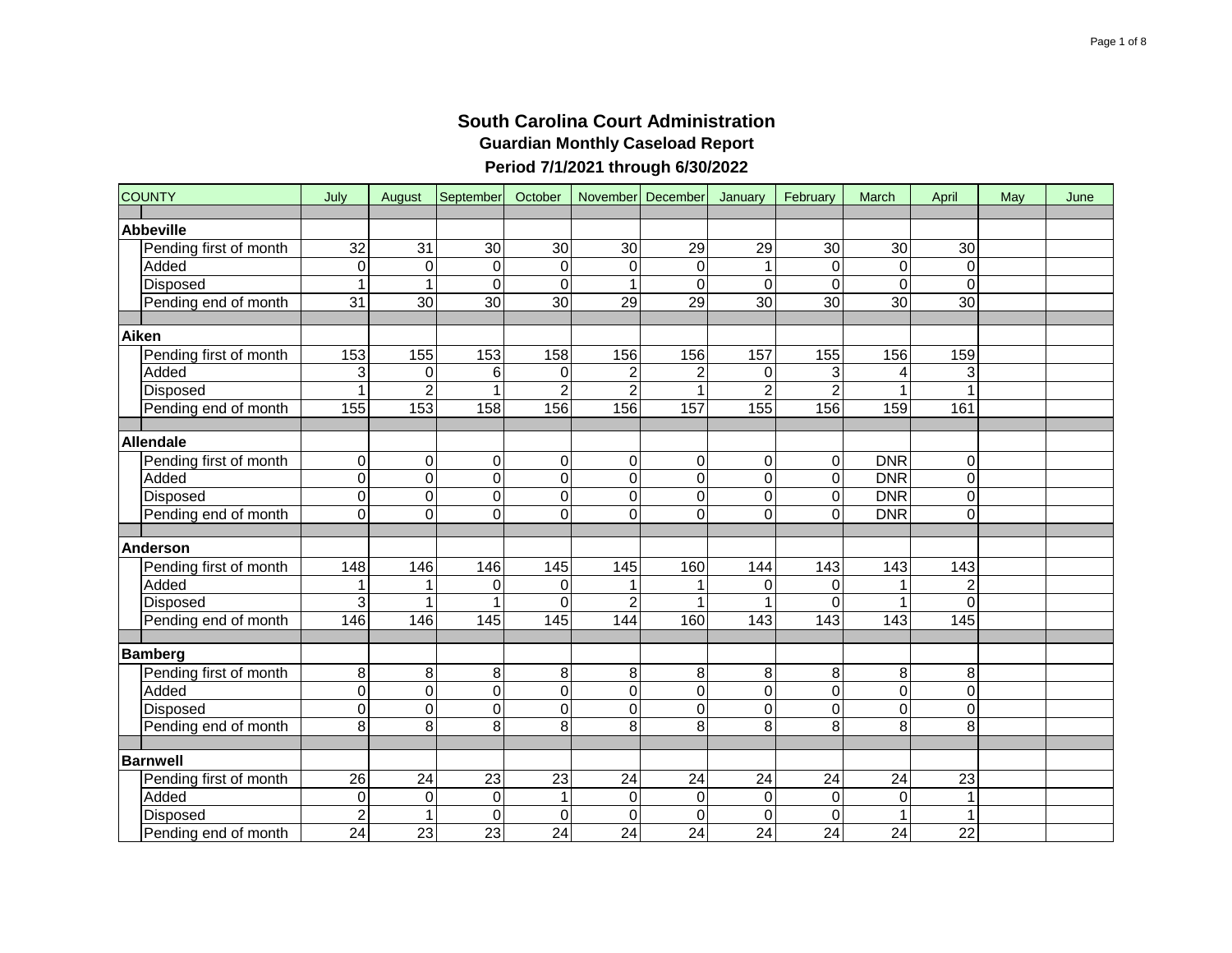| <b>COUNTY</b>                   | July                  | August              | September        | October          |                 | November December | January                       | February        | March               | April           | May | June |
|---------------------------------|-----------------------|---------------------|------------------|------------------|-----------------|-------------------|-------------------------------|-----------------|---------------------|-----------------|-----|------|
| <b>Beaufort</b>                 |                       |                     |                  |                  |                 |                   |                               |                 |                     |                 |     |      |
|                                 | $\overline{80}$       | $\overline{82}$     | 81               | 84               | 85              | 85                | 85                            | $\overline{87}$ | $\overline{90}$     | $\overline{88}$ |     |      |
| Pending first of month<br>Added | $\overline{2}$        | $\mathbf 1$         | 4                | 1                | 1               |                   |                               | 6               | 0                   | 3               |     |      |
| Disposed                        | $\mathbf 0$           | $\overline{2}$      | $\overline{1}$   | $\mathbf 0$      | 1               |                   | $\overline{c}$<br>$\mathbf 0$ | 3               | $\overline{2}$      | $\overline{2}$  |     |      |
|                                 | 82                    | 81                  | 84               | 85               | 85              | 85                | 87                            | 90              | $\overline{88}$     | 89              |     |      |
| Pending end of month            |                       |                     |                  |                  |                 |                   |                               |                 |                     |                 |     |      |
|                                 |                       |                     |                  |                  |                 |                   |                               |                 |                     |                 |     |      |
| <b>Berkeley</b>                 | 394                   | 396                 | 396              | 395              | 397             | 398               |                               | 400             | 399                 |                 |     |      |
| Pending first of month<br>Added |                       |                     |                  |                  |                 |                   | 402                           |                 |                     | 400             |     |      |
|                                 | $\mathbf 2$           | 3<br>$\overline{2}$ | $\overline{2}$   | $\overline{2}$   | 0<br>$\Omega$   |                   |                               | 2               | 6<br>$\overline{5}$ | $\overline{2}$  |     |      |
| Disposed                        | $\overline{0}$<br>396 | 397                 | 395              | 396              | 397             | $\Omega$<br>402   | $\Omega$<br>403               | 398             | 400                 | 401             |     |      |
| Pending end of month            |                       |                     |                  |                  |                 |                   |                               |                 |                     |                 |     |      |
| <b>Calhoun</b>                  |                       |                     |                  |                  |                 |                   |                               |                 |                     |                 |     |      |
| Pending first of month          | 19                    | 19                  | <b>DNR</b>       | $\overline{20}$  | 20              | 16                | 16                            | 16              | $\overline{17}$     | <b>DNR</b>      |     |      |
| Added                           | $\mathbf 0$           | $\mathbf 0$         | <b>DNR</b>       | $\overline{0}$   |                 | $\Omega$          | $\mathbf 0$                   |                 | 0                   | <b>DNR</b>      |     |      |
| Disposed                        | $\mathbf 0$           | $\mathbf 0$         | <b>DNR</b>       | 0                | 5               | $\Omega$          | 0                             | 0               | 0                   | <b>DNR</b>      |     |      |
| Pending end of month            | 19                    | 19                  | <b>DNR</b>       | $\overline{20}$  | $\overline{16}$ | $\overline{16}$   | 16                            | $\overline{17}$ | 17                  | <b>DNR</b>      |     |      |
|                                 |                       |                     |                  |                  |                 |                   |                               |                 |                     |                 |     |      |
| <b>Charleston</b>               |                       |                     |                  |                  |                 |                   |                               |                 |                     |                 |     |      |
| Pending first of month          | 279                   | 279                 | 660              | 665              | 667             | 664               | 664                           | 655             | 645                 | 649             |     |      |
| Added                           |                       | 3                   | 16               | 8                | $\overline{7}$  |                   | 11                            |                 | 9                   | 8               |     |      |
| Disposed                        | $\overline{2}$        | 4                   | 11               | $\overline{4}$   | 9               | 8                 | 19                            | $\overline{13}$ | 6                   | $\overline{2}$  |     |      |
| Pending end of month            | 278                   | $\overline{278}$    | 665              | 669              | 665             | 663               | 656                           | 644             | 648                 | 655             |     |      |
|                                 |                       |                     |                  |                  |                 |                   |                               |                 |                     |                 |     |      |
| <b>Cherokee</b>                 |                       |                     |                  |                  |                 |                   |                               |                 |                     |                 |     |      |
| Pending first of month          | 68                    | 69                  | 69               | 69               | 70              | 72                | <b>DNR</b>                    | $\overline{73}$ | 74                  | 78              |     |      |
| Added                           | $\boldsymbol{0}$      | $\mathbf{1}$        | $\boldsymbol{0}$ | $\mathbf{1}$     | $\overline{c}$  | 0                 | <b>DNR</b>                    |                 | $\,6\,$             | $\mathbf{1}$    |     |      |
| Disposed                        | $\mathbf 0$           | $\boldsymbol{0}$    | $\mathbf 0$      | $\boldsymbol{0}$ | 0               | $\Omega$          | <b>DNR</b>                    | $\Omega$        | $\overline{2}$      | 0               |     |      |
| Pending end of month            | 68                    | $\overline{70}$     | 69               | 70               | 72              | 72                | <b>DNR</b>                    | 74              | $\overline{78}$     | 79              |     |      |
|                                 |                       |                     |                  |                  |                 |                   |                               |                 |                     |                 |     |      |
| <b>Chester</b>                  |                       |                     |                  |                  |                 |                   |                               |                 |                     |                 |     |      |
| Pending first of month          | 11                    | 10                  | 13               | 13               | 17              | 19                | 21                            | 22              | 23                  | 26              |     |      |
| Added                           | $\boldsymbol{0}$      | $\mathbf{1}$        | $\mathbf 0$      | $\overline{3}$   | 1               |                   | 1                             | 1               | 3                   | 1               |     |      |
| Disposed                        | $\mathbf{1}$          | $\mathbf 0$         | $\mathbf{1}$     | $\mathbf 0$      | 0               | $\Omega$          | 0                             | $\Omega$        | $\overline{0}$      | $\overline{2}$  |     |      |
| Pending end of month            | 10                    | 11                  | 12               | 16               | 18              | 20                | 22                            | $\overline{23}$ | $\overline{26}$     | $\overline{25}$ |     |      |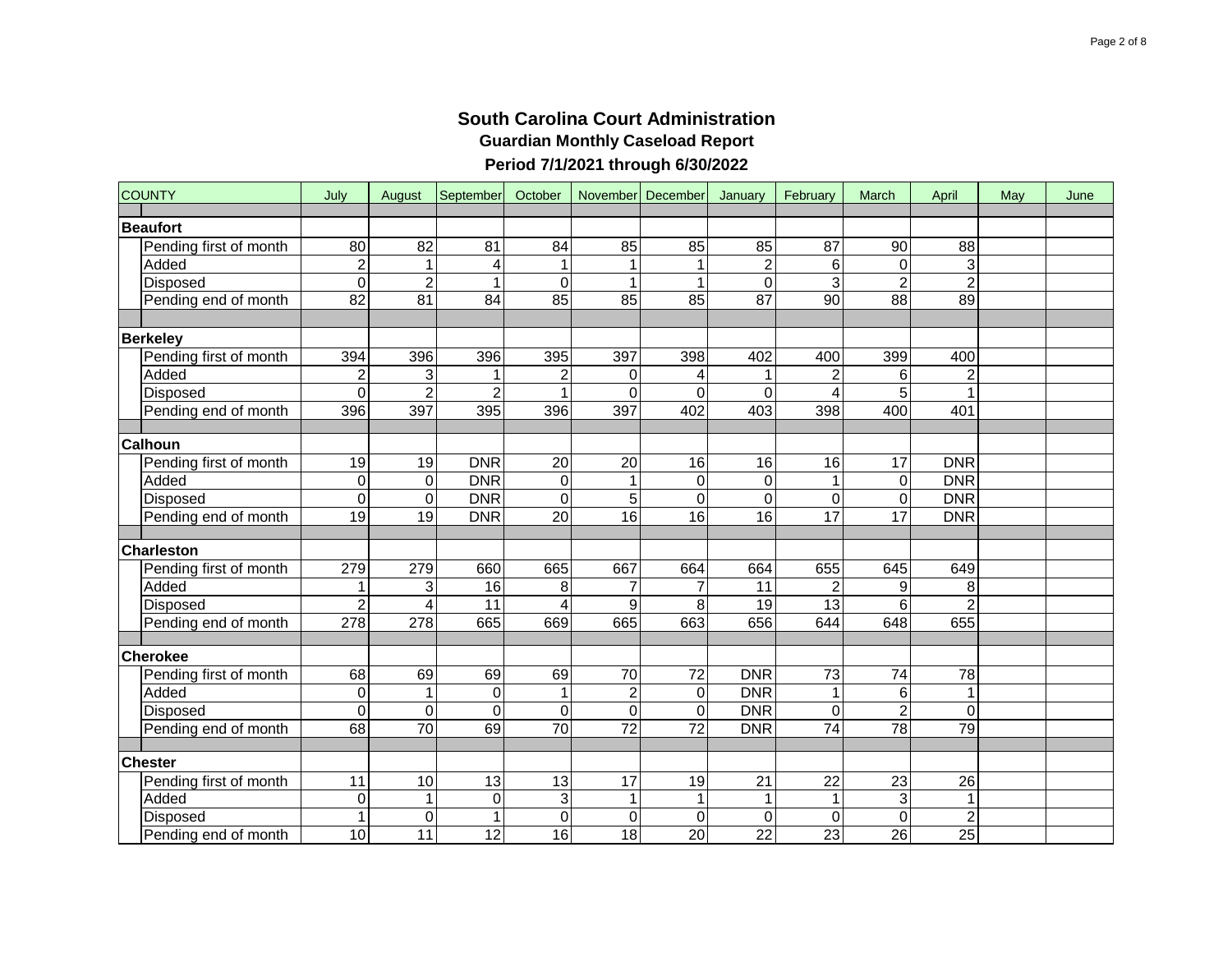| <b>COUNTY</b>          | July                    | August          | September       | October         |                 | November December | January                 | February        | March           | April           | May | June |
|------------------------|-------------------------|-----------------|-----------------|-----------------|-----------------|-------------------|-------------------------|-----------------|-----------------|-----------------|-----|------|
| Chesterfield           |                         |                 |                 |                 |                 |                   |                         |                 |                 |                 |     |      |
| Pending first of month | 39                      | 39              | 40              | 40              | 39              | 39                | 40                      | 40              | 40              | 41              |     |      |
| Added                  | $\overline{\mathbf{c}}$ | 1               | $\mathbf 0$     | $\mathbf 0$     | $\mathbf 0$     |                   | 0                       | 0               | $\overline{c}$  |                 |     |      |
| <b>Disposed</b>        | $\overline{0}$          | 1               | $\overline{0}$  |                 | $\Omega$        | $\Omega$          | $\overline{0}$          | $\overline{0}$  | $\overline{0}$  | 0               |     |      |
| Pending end of month   | 41                      | 39              | $\overline{40}$ | $\overline{39}$ | $\overline{39}$ | $\overline{40}$   | $\overline{40}$         | 40              | $\overline{42}$ | $\overline{42}$ |     |      |
|                        |                         |                 |                 |                 |                 |                   |                         |                 |                 |                 |     |      |
| <b>Clarendon</b>       |                         |                 |                 |                 |                 |                   |                         |                 |                 |                 |     |      |
| Pending first of month | <b>DNR</b>              | <b>DNR</b>      | <b>DNR</b>      | <b>DNR</b>      | <b>DNR</b>      | <b>DNR</b>        | <b>DNR</b>              | <b>DNR</b>      | <b>DNR</b>      | <b>DNR</b>      |     |      |
| Added                  | <b>DNR</b>              | <b>DNR</b>      | <b>DNR</b>      | <b>DNR</b>      | <b>DNR</b>      | <b>DNR</b>        | <b>DNR</b>              | <b>DNR</b>      | <b>DNR</b>      | <b>DNR</b>      |     |      |
| <b>Disposed</b>        | <b>DNR</b>              | <b>DNR</b>      | <b>DNR</b>      | <b>DNR</b>      | <b>DNR</b>      | <b>DNR</b>        | <b>DNR</b>              | <b>DNR</b>      | <b>DNR</b>      | <b>DNR</b>      |     |      |
| Pending end of month   | <b>DNR</b>              | <b>DNR</b>      | <b>DNR</b>      | <b>DNR</b>      | <b>DNR</b>      | <b>DNR</b>        | <b>DNR</b>              | <b>DNR</b>      | <b>DNR</b>      | <b>DNR</b>      |     |      |
|                        |                         |                 |                 |                 |                 |                   |                         |                 |                 |                 |     |      |
| <b>Colleton</b>        |                         |                 |                 |                 |                 |                   |                         |                 |                 |                 |     |      |
| Pending first of month | 31                      | 31              | 31              | 30              | 534             | 30                | 29                      | 30              | 31              | 31              |     |      |
| Added                  | $\mathbf 1$             | $\mathsf 0$     | 0               | $\mathbf 0$     | 40              | $\Omega$          |                         |                 | $\mathbf 0$     | 0               |     |      |
| Disposed               | $\overline{1}$          | $\overline{0}$  | $\overline{1}$  | $\mathbf 0$     | 48              |                   | $\mathbf 0$             | $\Omega$        | 0               |                 |     |      |
| Pending end of month   | $\overline{31}$         | $\overline{31}$ | 30              | 30              | 526             | 29                | 30                      | 31              | 31              | 30              |     |      |
|                        |                         |                 |                 |                 |                 |                   |                         |                 |                 |                 |     |      |
| <b>Darlington</b>      |                         |                 |                 |                 |                 |                   |                         |                 |                 |                 |     |      |
| Pending first of month | 49                      | 49              | 48              | 47              | 47              | 47                | 48                      | 48              | 133             | 48              |     |      |
| Added                  | $\mathbf 0$             | $\overline{0}$  | $\mathbf 0$     | $\mathbf 0$     | $\pmb{0}$       | 0                 | $\mathbf 0$             | $\mathbf 0$     | $\overline{2}$  | $\mathbf 0$     |     |      |
| Disposed               | $\overline{0}$          | $\overline{0}$  | $\overline{1}$  | $\mathbf 0$     | $\mathbf 0$     |                   | $\overline{0}$          | $\overline{0}$  | $\overline{2}$  | $\overline{0}$  |     |      |
| Pending end of month   | 49                      | 49              | $\overline{47}$ | $\overline{47}$ | 47              | 46                | 48                      | 48              | 133             | 48              |     |      |
|                        |                         |                 |                 |                 |                 |                   |                         |                 |                 |                 |     |      |
| <b>Dillon</b>          |                         |                 |                 |                 |                 |                   |                         |                 |                 |                 |     |      |
| Pending first of month | $\overline{23}$         | $\overline{24}$ | $\overline{24}$ | $\overline{24}$ | 24              | $\overline{23}$   | $\overline{22}$         | $\overline{22}$ | $\overline{23}$ | $\overline{32}$ |     |      |
| Added                  | $\mathbf{1}$            | $\pmb{0}$       | $\mathbf 0$     | $\mathbf 0$     | $\mathbf 0$     | $\Omega$          | $\mathbf 0$             | $\overline{c}$  | $\mathbf 0$     | $\overline{0}$  |     |      |
| Disposed               | $\mathbf 0$             | $\mathbf 0$     | $\mathbf 0$     | $\mathbf 0$     | 1               |                   | 0                       | $\mathbf{1}$    | 0               | $\overline{0}$  |     |      |
| Pending end of month   | $\overline{24}$         | 24              | $\overline{24}$ | $\overline{24}$ | $\overline{23}$ | $\overline{22}$   | $\overline{22}$         | $\overline{23}$ | 23              | $\overline{23}$ |     |      |
| <b>Dorchester</b>      |                         |                 |                 |                 |                 |                   |                         |                 |                 |                 |     |      |
| Pending first of month | 191                     | 190             | 188             | 187             | 190             | 190               | 191                     | 187             | <b>DNR</b>      | <b>DNR</b>      |     |      |
| Added                  | 1                       | $\mathbf 0$     | 1               | 4               | 4               | $\boldsymbol{2}$  | $\overline{\mathbf{c}}$ | 6               | <b>DNR</b>      | <b>DNR</b>      |     |      |
| Disposed               | $\overline{2}$          | $\overline{2}$  | $\overline{2}$  |                 | 4               |                   | $\overline{6}$          | $\mathbf{1}$    | <b>DNR</b>      | DNR             |     |      |
| Pending end of month   | 190                     | 188             | 187             | 190             | 190             | 191               | 187                     | 192             | <b>DNR</b>      | <b>DNR</b>      |     |      |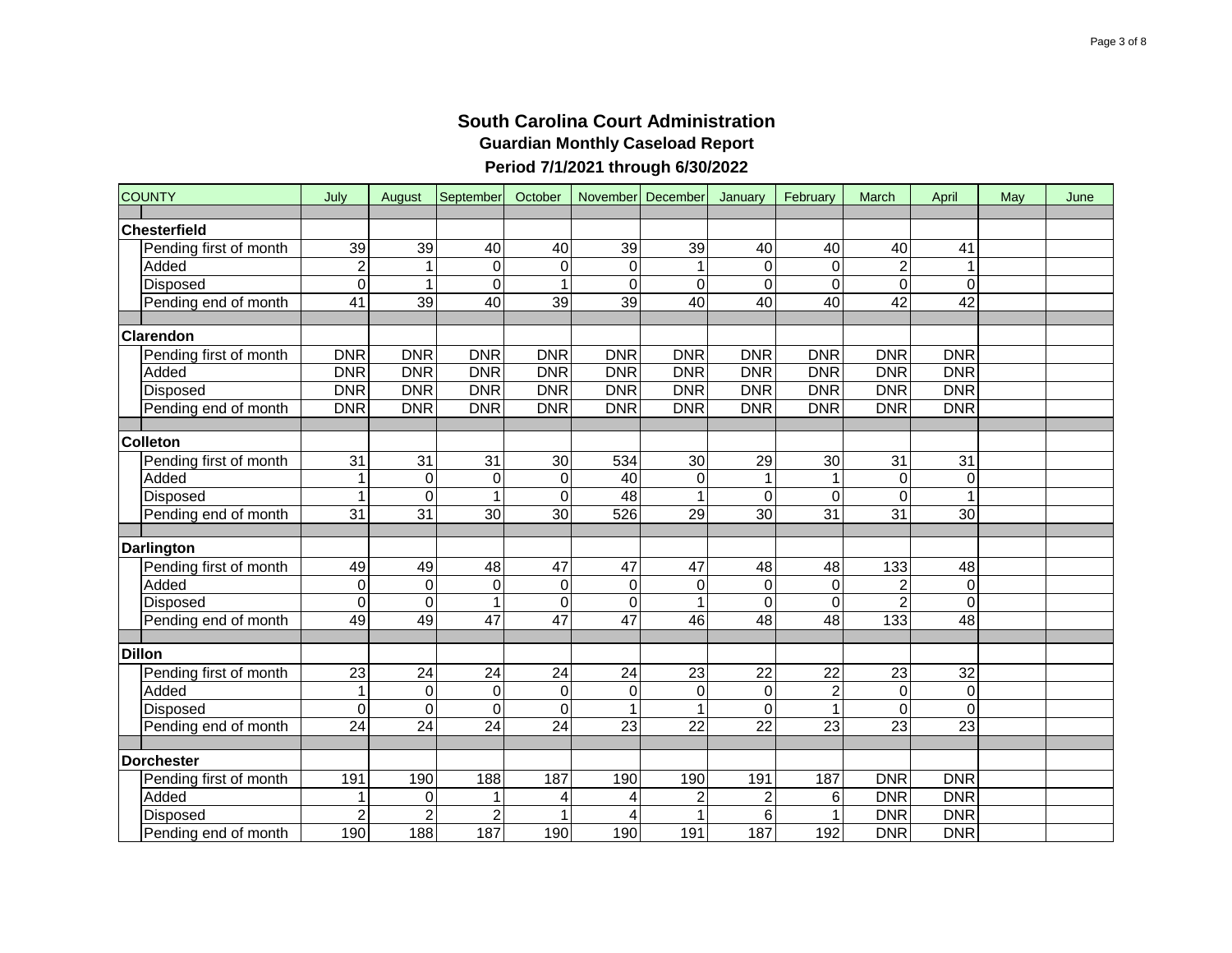| <b>COUNTY</b>          | July             | August           | September       | October          |                 | November December | January         | February        | March                   | April                   | May | June |
|------------------------|------------------|------------------|-----------------|------------------|-----------------|-------------------|-----------------|-----------------|-------------------------|-------------------------|-----|------|
| Edgefield              |                  |                  |                 |                  |                 |                   |                 |                 |                         |                         |     |      |
| Pending first of month | 26               | 26               | 26              | 26               | 25              | 25                | 24              | 24              | 24                      | 23                      |     |      |
| Added                  | $\mathbf 0$      | $\mathsf 0$      | $\mathbf 0$     | $\mathbf 0$      | $\mathbf 0$     | 0                 | 0               | $\Omega$        | 0                       | 0                       |     |      |
| Disposed               | $\overline{0}$   | $\overline{0}$   | $\mathbf 0$     | $\mathbf 0$      | $\Omega$        |                   | $\overline{0}$  | $\mathbf 0$     |                         | $\mathbf{1}$            |     |      |
| Pending end of month   | $\overline{26}$  | 26               | 26              | $\overline{26}$  | $\overline{25}$ | $\overline{24}$   | $\overline{24}$ | $\overline{24}$ | $\overline{23}$         | $\overline{22}$         |     |      |
|                        |                  |                  |                 |                  |                 |                   |                 |                 |                         |                         |     |      |
| Fairfield              |                  |                  |                 |                  |                 |                   |                 |                 |                         |                         |     |      |
| Pending first of month | $\overline{7}$   | 6                | 6               | 6                | 6               | 6                 | 6               | 6               | 6                       | 6                       |     |      |
| Added                  | $\overline{0}$   | $\overline{0}$   | $\overline{0}$  | $\overline{0}$   | 0               | 0                 | $\overline{0}$  | $\overline{0}$  | $\overline{0}$          | $\overline{0}$          |     |      |
| Disposed               | $\overline{1}$   | $\overline{0}$   | $\mathbf 0$     | $\mathbf 0$      | 0               | 0                 | 0               | $\overline{0}$  | $\overline{0}$          | $\mathbf 0$             |     |      |
| Pending end of month   | 6                | 6                | 6               | 6                | 6               | 6                 | 6               | 6               | 6                       | 6                       |     |      |
|                        |                  |                  |                 |                  |                 |                   |                 |                 |                         |                         |     |      |
| <b>Florence</b>        |                  |                  |                 |                  |                 |                   |                 |                 |                         |                         |     |      |
| Pending first of month | 133              | 137              | 137             | 218              | 141             | 140               | 137             | 140             | 143                     | 144                     |     |      |
| Added                  | 4                | 1                | 3               |                  | 0               | 2                 | 3               | 3               | $\overline{\mathbf{c}}$ | $\overline{\mathbf{c}}$ |     |      |
| Disposed               | $\overline{0}$   | 1                | $\overline{2}$  | $\overline{c}$   |                 |                   | 0               | $\overline{0}$  | $\overline{1}$          | $\overline{0}$          |     |      |
| Pending end of month   | $\overline{137}$ | $\overline{137}$ | 138             | $\overline{217}$ | 140             | 138               | 140             | 143             | 144                     | 146                     |     |      |
|                        |                  |                  |                 |                  |                 |                   |                 |                 |                         |                         |     |      |
| Georgetown             |                  |                  |                 |                  |                 |                   |                 |                 |                         |                         |     |      |
| Pending first of month | $\overline{73}$  | $\overline{70}$  | $\overline{71}$ | $\overline{72}$  | 71              | 70                | 74              | 74              | 74                      | $\overline{73}$         |     |      |
| Added                  | $\mathbf 0$      | $\mathbf{1}$     | $\mathbf 0$     | $\mathbf{1}$     | $\pmb{0}$       | 4                 | 1               | $\mathbf 0$     | 3                       | $\overline{2}$          |     |      |
| Disposed               | $\overline{3}$   | $\mathsf 0$      | $\mathbf 0$     | $\overline{c}$   | 1               | $\Omega$          | 1               | $\overline{0}$  | $\overline{3}$          | $\overline{2}$          |     |      |
| Pending end of month   | $\overline{70}$  | $\overline{71}$  | $\overline{71}$ | 71               | 70              | 74                | 74              | 74              | 74                      | $\overline{73}$         |     |      |
| Greenville             |                  |                  |                 |                  |                 |                   |                 |                 |                         |                         |     |      |
| Pending first of month | 293              | 398              | 399             | 402              | 401             | 404               | 408             | 407             | 411                     | 414                     |     |      |
| Added                  | 8                | 6                | 9               | 4                | 7               |                   | 5               | 7               | 9                       | 5                       |     |      |
| Disposed               | 3                | 4                | 6               | 5                | 5               | 3                 | 6               | 3               | 6                       | 6                       |     |      |
| Pending end of month   | 298              | 400              | 402             | 401              | 403             | 408               | 407             | 411             | 414                     | 413                     |     |      |
|                        |                  |                  |                 |                  |                 |                   |                 |                 |                         |                         |     |      |
| Greenwood              |                  |                  |                 |                  |                 |                   |                 |                 |                         |                         |     |      |
| Pending first of month | 101              | 101              | 101             | 101              | 100             | 99                | 99              | 99              | 99                      | 99                      |     |      |
| Added                  | 0                | 0                | 0               | 0                | $\mathbf 0$     | 0                 | 0               | 0               | 0                       | 0                       |     |      |
| Disposed               | $\overline{0}$   | 0                | $\Omega$        | $\Omega$         | 1               | $\Omega$          | 0               | $\Omega$        | 0                       | $\overline{2}$          |     |      |
| Pending end of month   | 101              | 101              | 101             | 101              | 99              | $\overline{99}$   | 99              | 99              | 99                      | 97                      |     |      |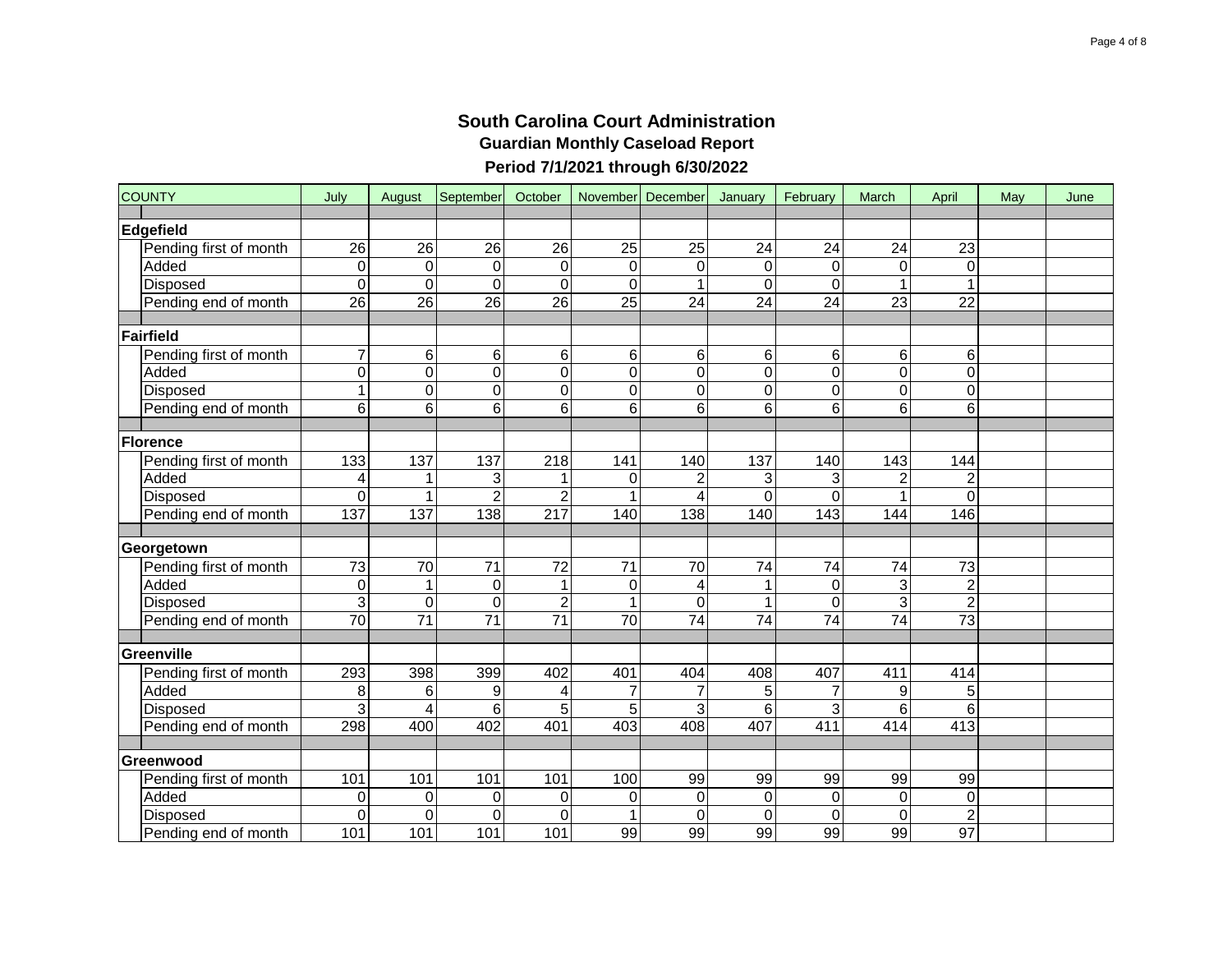| <b>COUNTY</b>          | July                           | August                            | September                       | October                        |                 | November December | January         | February                          | March           | April           | May | June |
|------------------------|--------------------------------|-----------------------------------|---------------------------------|--------------------------------|-----------------|-------------------|-----------------|-----------------------------------|-----------------|-----------------|-----|------|
| <b>Hampton</b>         |                                |                                   |                                 |                                |                 |                   |                 |                                   |                 |                 |     |      |
| Pending first of month | 23                             | 23                                | 23                              | 23                             | 23              | 23                | <b>DNR</b>      | 22                                | 22              | <b>DNR</b>      |     |      |
| Added                  | $\mathbf 0$                    | $\mathbf 0$                       | $\mathbf 0$                     | $\Omega$                       | $\Omega$        | $\Omega$          | <b>DNR</b>      | $\Omega$                          | $\mathbf 0$     | <b>DNR</b>      |     |      |
| Disposed               | $\overline{0}$                 | $\mathsf 0$                       | $\mathbf 0$                     | 0                              | $\mathbf 0$     | 0                 | <b>DNR</b>      | $\mathsf 0$                       | 0               | DNR             |     |      |
| Pending end of month   | $\overline{23}$                | 23                                | $\overline{23}$                 | $\overline{23}$                | $\overline{23}$ | $\overline{23}$   | <b>DNR</b>      | $\overline{2}$                    | $\overline{22}$ | <b>DNR</b>      |     |      |
|                        |                                |                                   |                                 |                                |                 |                   |                 |                                   |                 |                 |     |      |
| Horry                  |                                |                                   |                                 |                                |                 |                   |                 |                                   |                 |                 |     |      |
| Pending first of month | $\overline{3}14$               | 315                               | 314                             | 318                            | 320             | 321               | 321             | 324                               | 324             | 332             |     |      |
| Added                  | $\overline{c}$                 | $\overline{2}$                    | 5                               | 3                              |                 |                   | 3               |                                   | 8               | 3               |     |      |
| Disposed               | $\mathbf{1}$                   | $\overline{3}$                    |                                 |                                |                 |                   | 0               |                                   | 0               | $\overline{2}$  |     |      |
| Pending end of month   | 315                            | 314                               | 318                             | 320                            | 321             | 321               | 324             | 324                               | 332             | 333             |     |      |
|                        |                                |                                   |                                 |                                |                 |                   |                 |                                   |                 |                 |     |      |
| Jasper                 |                                |                                   |                                 |                                |                 |                   |                 |                                   |                 |                 |     |      |
| Pending first of month | <b>DNR</b>                     | <b>DNR</b>                        | <b>DNR</b>                      | <b>DNR</b>                     | <b>DNR</b>      | <b>DNR</b>        | <b>DNR</b>      | 6                                 | <b>DNR</b>      | <b>DNR</b>      |     |      |
| Added                  | <b>DNR</b>                     | <b>DNR</b>                        | <b>DNR</b>                      | <b>DNR</b>                     | <b>DNR</b>      | <b>DNR</b>        | <b>DNR</b>      | $\mathbf 0$                       | <b>DNR</b>      | <b>DNR</b>      |     |      |
| Disposed               | <b>DNR</b>                     | <b>DNR</b>                        | <b>DNR</b>                      | <b>DNR</b>                     | <b>DNR</b>      | <b>DNR</b>        | <b>DNR</b>      | $\mathbf 0$                       | <b>DNR</b>      | <b>DNR</b>      |     |      |
| Pending end of month   | <b>DNR</b>                     | <b>DNR</b>                        | <b>DNR</b>                      | <b>DNR</b>                     | <b>DNR</b>      | <b>DNR</b>        | <b>DNR</b>      | 6                                 | <b>DNR</b>      | <b>DNR</b>      |     |      |
|                        |                                |                                   |                                 |                                |                 |                   |                 |                                   |                 |                 |     |      |
| Kershaw                |                                |                                   |                                 |                                |                 |                   |                 |                                   |                 |                 |     |      |
| Pending first of month | 68                             | 68                                | <b>DNR</b>                      | 68                             | 68              | 67                | 67              | 67                                | 67              | 67              |     |      |
| Added                  | $\mathbf 0$                    | $\pmb{0}$                         | <b>DNR</b>                      | $\mathbf 0$                    | $\mathbf 0$     | 0                 | 0               | $\mathbf 0$                       | $\mathsf 0$     | 3               |     |      |
| Disposed               | $\overline{0}$                 | $\mathbf 0$                       | <b>DNR</b>                      | $\mathbf 0$                    |                 | $\Omega$          | $\Omega$        | $\overline{0}$                    | $\mathbf 0$     | $\overline{3}$  |     |      |
| Pending end of month   | 68                             | 68                                | <b>DNR</b>                      | 68                             | 67              | 67                | 670             | 67                                | 67              | 152             |     |      |
|                        |                                |                                   |                                 |                                |                 |                   |                 |                                   |                 |                 |     |      |
| Lancaster              |                                |                                   |                                 |                                |                 |                   |                 |                                   |                 |                 |     |      |
| Pending first of month | $\overline{56}$                | 56                                | 56                              | 57                             | $\overline{58}$ | 58                | 59              | 59                                | $\overline{75}$ | <b>DNR</b>      |     |      |
| Added                  | $\mathbf 0$                    | $\boldsymbol{0}$                  | $\overline{c}$                  |                                | $\mathbf 0$     |                   | $\mathsf 0$     | 0                                 | 0               | <b>DNR</b>      |     |      |
| Disposed               | $\mathbf 0$<br>$\overline{56}$ | $\overline{0}$<br>$\overline{56}$ | $\mathbf{1}$<br>$\overline{57}$ | $\mathbf 0$<br>$\overline{58}$ | $\mathbf 0$     | $\Omega$          | 0               | $\overline{0}$<br>$\overline{59}$ | 0               | <b>DNR</b>      |     |      |
| Pending end of month   |                                |                                   |                                 |                                | 58              | 59                | 59              |                                   | 75              | <b>DNR</b>      |     |      |
| Laurens                |                                |                                   |                                 |                                |                 |                   |                 |                                   |                 |                 |     |      |
| Pending first of month | 57                             | 57                                | 57                              | 57                             | 57              | 57                | 57              | 57                                | 57              | 57              |     |      |
| Added                  | $\mathbf 0$                    | $\boldsymbol{0}$                  | $\boldsymbol{0}$                | $\boldsymbol{0}$               | 0               | 0                 | 0               | 0                                 | $\mathsf 0$     | 0               |     |      |
| Disposed               | $\mathbf{1}$                   | $\mathbf 0$                       | 1                               | $\mathbf 0$                    | $\mathbf 0$     | $\Omega$          | $\Omega$        | $\Omega$                          | 0               | $\overline{0}$  |     |      |
| Pending end of month   | $\overline{56}$                | 57                                | 56                              | $\overline{57}$                | $\overline{57}$ | $\overline{57}$   | $\overline{57}$ | $\overline{57}$                   | $\overline{57}$ | $\overline{57}$ |     |      |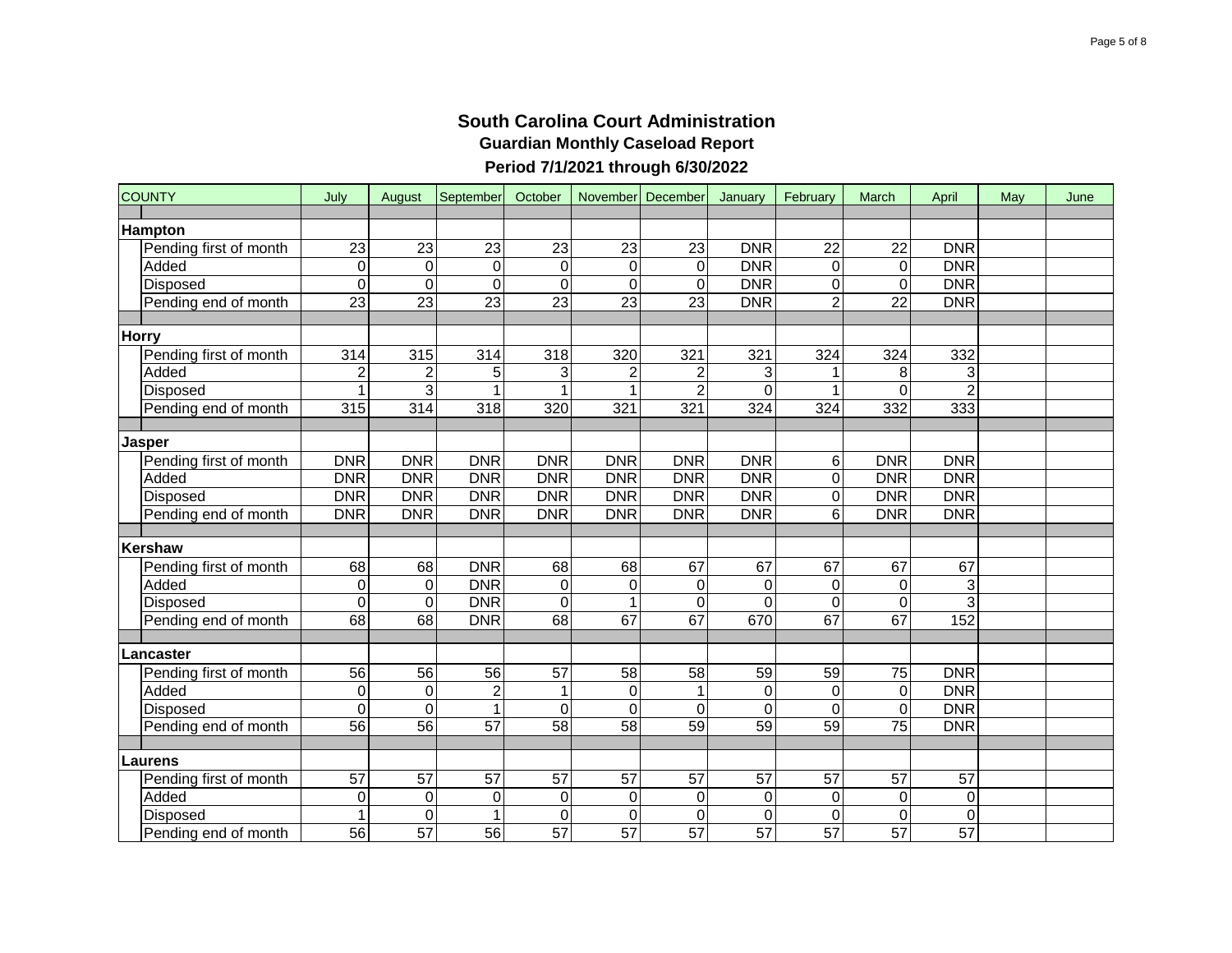|     | <b>COUNTY</b>          | July            | August          | September        | October          |                  | November December | January        | February        | March          | April           | May | June |
|-----|------------------------|-----------------|-----------------|------------------|------------------|------------------|-------------------|----------------|-----------------|----------------|-----------------|-----|------|
| Lee |                        |                 |                 |                  |                  |                  |                   |                |                 |                |                 |     |      |
|     | Pending first of month | 8               | 8               | 8                | $\overline{7}$   | $\overline{7}$   | 7                 | $\overline{7}$ | $\overline{7}$  | $\overline{7}$ | $\overline{7}$  |     |      |
|     | Added                  | $\mathbf 0$     | 0               | $\mathbf 0$      | $\mathbf 0$      | $\mathbf 0$      | 0                 | 0              | $\overline{0}$  | 0              | 0               |     |      |
|     | Disposed               | $\overline{0}$  | 0               | 1                | $\mathbf 0$      | $\mathbf 0$      | 0                 | 0              | $\overline{0}$  | 0              | 0               |     |      |
|     | Pending end of month   | $\overline{8}$  | $\overline{8}$  | $\overline{7}$   | $\overline{7}$   |                  |                   |                | $\overline{7}$  | $\overline{7}$ | $\overline{7}$  |     |      |
|     |                        |                 |                 |                  |                  |                  |                   |                |                 |                |                 |     |      |
|     | Lexington              |                 |                 |                  |                  |                  |                   |                |                 |                |                 |     |      |
|     | Pending first of month | 284             | 288             | 292              | 295              | 296              | 298               | 3,010          | 302             | 303            | 300             |     |      |
|     | Added                  | $\overline{c}$  | $\overline{c}$  | 0                | $\overline{c}$   | 0                |                   | 0              |                 |                | $\overline{c}$  |     |      |
|     | Disposed               | $\overline{2}$  | $\overline{2}$  | $\Omega$         | $\overline{3}$   | 2                | 3                 | $\overline{2}$ | 0               | 5              | $\overline{5}$  |     |      |
|     | Pending end of month   | 284             | 288             | 292              | 294              | 294              | 296               | 299            | 303             | 299            | 297             |     |      |
|     |                        |                 |                 |                  |                  |                  |                   |                |                 |                |                 |     |      |
|     | <b>Marion</b>          |                 |                 |                  |                  |                  |                   |                |                 |                |                 |     |      |
|     | Pending first of month | <b>DNR</b>      | <b>DNR</b>      | <b>DNR</b>       | <b>DNR</b>       | <b>DNR</b>       | <b>DNR</b>        | <b>DNR</b>     | <b>DNR</b>      | <b>DNR</b>     | <b>DNR</b>      |     |      |
|     | Added                  | <b>DNR</b>      | <b>DNR</b>      | <b>DNR</b>       | <b>DNR</b>       | DNR              | <b>DNR</b>        | <b>DNR</b>     | <b>DNR</b>      | <b>DNR</b>     | <b>DNR</b>      |     |      |
|     | Disposed               | <b>DNR</b>      | <b>DNR</b>      | <b>DNR</b>       | <b>DNR</b>       | <b>DNR</b>       | <b>DNR</b>        | <b>DNR</b>     | <b>DNR</b>      | <b>DNR</b>     | <b>DNR</b>      |     |      |
|     | Pending end of month   | <b>DNR</b>      | <b>DNR</b>      | <b>DNR</b>       | <b>DNR</b>       | <b>DNR</b>       | <b>DNR</b>        | <b>DNR</b>     | <b>DNR</b>      | <b>DNR</b>     | <b>DNR</b>      |     |      |
|     |                        |                 |                 |                  |                  |                  |                   |                |                 |                |                 |     |      |
|     | Marlboro               |                 |                 |                  |                  |                  |                   |                |                 |                |                 |     |      |
|     | Pending first of month | 39              | 39              | $\overline{38}$  | $\overline{38}$  | 38               | $\overline{38}$   | 38             | 38              | <b>DNR</b>     | $\overline{37}$ |     |      |
|     | Added                  | $\mathbf 0$     | $\pmb{0}$       | $\mathbf 0$      | $\boldsymbol{0}$ | $\boldsymbol{0}$ | $\mathbf 0$       | $\pmb{0}$      | $\mathbf 0$     | <b>DNR</b>     | 0               |     |      |
|     | Disposed               | $\mathbf 0$     | $\mathbf{1}$    | $\mathbf 0$      | $\mathbf 0$      | $\mathbf 0$      | $\Omega$          | 0              | $\mathbf 0$     | <b>DNR</b>     | $\overline{0}$  |     |      |
|     | Pending end of month   | 39              | $\overline{38}$ | $\overline{38}$  | $\overline{38}$  | 38               | 38                | 38             | 38              | <b>DNR</b>     | $\overline{37}$ |     |      |
|     |                        |                 |                 |                  |                  |                  |                   |                |                 |                |                 |     |      |
|     | McCormick              |                 |                 |                  |                  |                  |                   |                |                 |                |                 |     |      |
|     | Pending first of month | $\,6$           | 6               | 6                | 6                | 6                | 5                 | 5              | 5               | 5              | 5               |     |      |
|     | Added                  | $\mathbf 0$     | $\overline{0}$  | $\mathbf 0$      | $\mathbf 0$      | $\mathbf 0$      | 0                 | 0              | $\overline{0}$  | $\overline{0}$ | $\overline{0}$  |     |      |
|     | Disposed               | $\mathbf 0$     | $\overline{0}$  | $\mathbf 0$      | $\mathbf 0$      | 1                | 0                 | 0              | $\overline{0}$  | 0              | $\overline{0}$  |     |      |
|     | Pending end of month   | $\overline{6}$  | $\overline{6}$  | 6                | 6                | 5                | 5                 | $\overline{5}$ | $\overline{5}$  | $\overline{5}$ | 5               |     |      |
|     | <b>Newberry</b>        |                 |                 |                  |                  |                  |                   |                |                 |                |                 |     |      |
|     | Pending first of month | 26              | 26              | 26               | 26               | 25               | 25                | 25             | 25              | 24             | <b>DNR</b>      |     |      |
|     | Added                  | $\mathbf 0$     | $\pmb{0}$       | $\boldsymbol{0}$ | $\boldsymbol{0}$ | $\pmb{0}$        | 0                 | 0              | $\mathbf 0$     | 0              | <b>DNR</b>      |     |      |
|     | Disposed               | $\mathbf 0$     | 0               | $\mathbf 0$      | 1                | 0                | $\Omega$          | $\Omega$       | $\Omega$        | 1              | <b>DNR</b>      |     |      |
|     | Pending end of month   | $\overline{26}$ | $\overline{2}$  | $\overline{26}$  | 25               | 25               | $\overline{25}$   | 25             | $\overline{25}$ | 23             | <b>DNR</b>      |     |      |
|     |                        |                 |                 |                  |                  |                  |                   |                |                 |                |                 |     |      |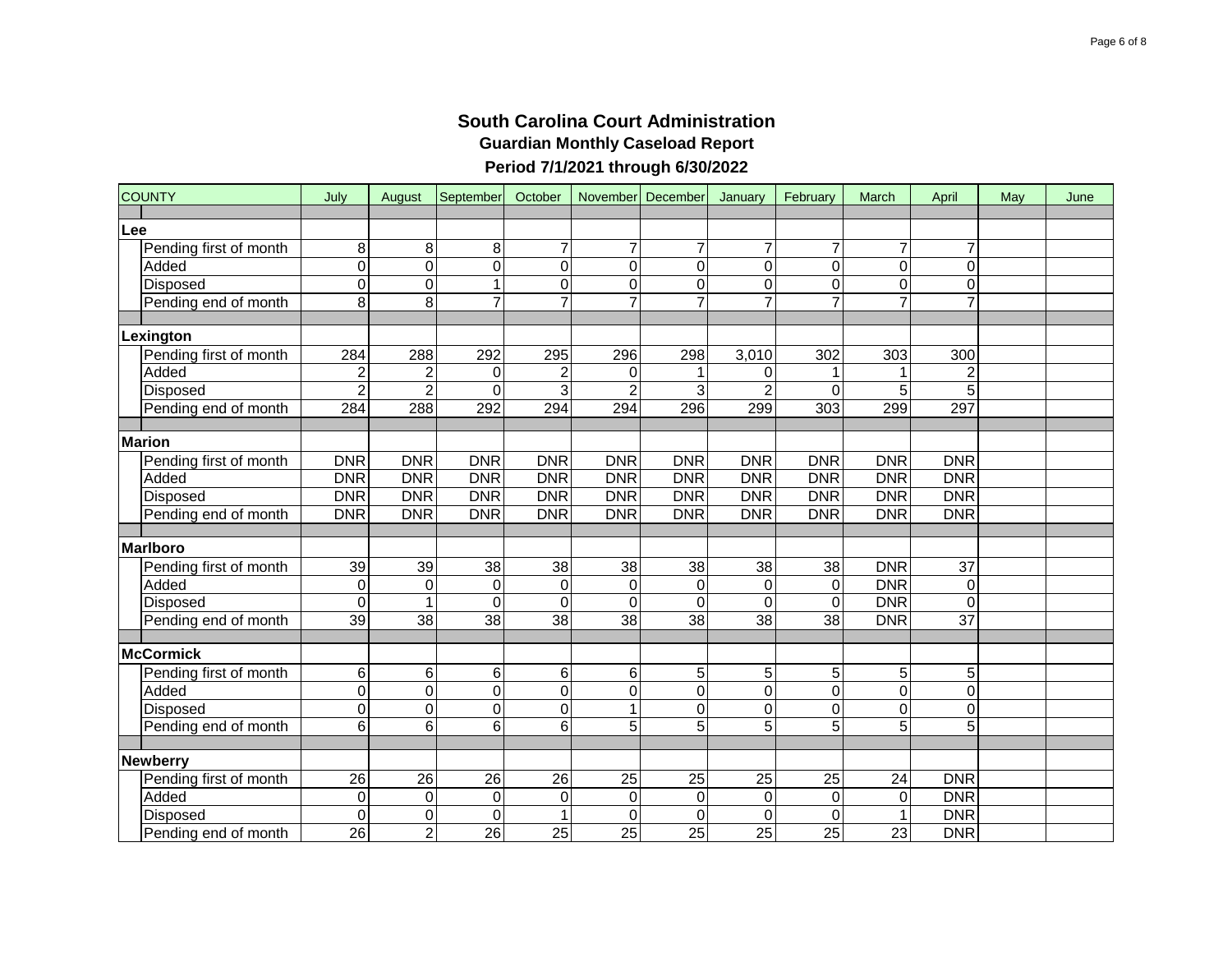| <b>COUNTY</b>          | July            | August           | September       | October         |                 | November December | January          | February        | March           | April           | May | June |
|------------------------|-----------------|------------------|-----------------|-----------------|-----------------|-------------------|------------------|-----------------|-----------------|-----------------|-----|------|
| <b>Oconee</b>          |                 |                  |                 |                 |                 |                   |                  |                 |                 |                 |     |      |
| Pending first of month | 29              | 29               | 29              | 28              | 28              | 28                | 28               | 28              | 27              | 27              |     |      |
| Added                  | $\mathbf 0$     | $\mathbf 0$      | $\mathbf 0$     | $\mathbf 0$     | $\mathbf 0$     | $\Omega$          | 0                | 0               | $\mathbf 0$     | 0               |     |      |
| Disposed               | $\overline{0}$  | $\overline{0}$   | $\Omega$        | $\mathbf 0$     | $\mathbf 0$     | 0                 | 0                |                 | 0               | $\Omega$        |     |      |
| Pending end of month   | 29              | 29               | $\overline{29}$ | 28              | $\overline{28}$ | $\overline{28}$   | $\overline{28}$  | $\overline{27}$ | $\overline{27}$ | $\overline{27}$ |     |      |
|                        |                 |                  |                 |                 |                 |                   |                  |                 |                 |                 |     |      |
| Orangeburg             |                 |                  |                 |                 |                 |                   |                  |                 |                 |                 |     |      |
| Pending first of month | 191             | 190              | 182             | 187             | 184             | 183               | 185              | 184             | 187             | 114             |     |      |
| Added                  | 3               | 3                | 5               |                 | 0               |                   | 0                | $\overline{c}$  | $\mathbf 2$     | 4               |     |      |
| Disposed               | $\overline{4}$  | 10               | $\overline{0}$  | 4               |                 | $\Omega$          |                  | $\overline{0}$  | $\overline{0}$  | $\overline{0}$  |     |      |
| Pending end of month   | 190             | 183              | 187             | 184             | 183             | 185               | 184              | 186             | 189             | 118             |     |      |
|                        |                 |                  |                 |                 |                 |                   |                  |                 |                 |                 |     |      |
| <b>Pickens</b>         |                 |                  |                 |                 |                 |                   |                  |                 |                 |                 |     |      |
| Pending first of month | $\mathbf 1$     | 1                | 1               |                 |                 |                   |                  | 1               |                 | 1               |     |      |
| Added                  | $\overline{0}$  | $\overline{0}$   | $\mathbf 0$     | $\mathbf 0$     | $\mathbf 0$     | 0                 | $\mathbf 0$      | $\mathbf 0$     | $\overline{0}$  | $\mathbf 0$     |     |      |
| Disposed               | $\overline{0}$  | 0                | $\mathbf 0$     | $\mathbf 0$     | $\mathbf 0$     | 0                 | $\mathbf 0$      | $\overline{0}$  | 0               | $\mathbf 0$     |     |      |
| Pending end of month   | $\overline{1}$  | $\overline{1}$   | $\overline{1}$  |                 | 1               |                   |                  | $\mathbf{1}$    | 1               | 1               |     |      |
|                        |                 |                  |                 |                 |                 |                   |                  |                 |                 |                 |     |      |
| Richland               |                 |                  |                 |                 |                 |                   |                  |                 |                 |                 |     |      |
| Pending first of month | 665             | 669              | 671             | 664             | 664             | 667               | 672              | 670             | 664             | <b>DNR</b>      |     |      |
| Added                  | 10              | $\overline{12}$  | 9               | 8               | 12              | 13                | $\overline{7}$   | 5               | $\overline{15}$ | <b>DNR</b>      |     |      |
| Disposed               | 5               | $\boldsymbol{9}$ | 14              | 8               | $\overline{7}$  | 9                 | 9                | 11              | $\overline{12}$ | <b>DNR</b>      |     |      |
| Pending end of month   | 670             | 672              | 666             | 664             | 669             | 671               | 670              | 664             | 667             | <b>DNR</b>      |     |      |
| <b>Saluda</b>          |                 |                  |                 |                 |                 |                   |                  |                 |                 |                 |     |      |
| Pending first of month | 19              | 19               | 19              | 19              | 18              | 17                | 17               | 16              | 16              | <b>DNR</b>      |     |      |
| Added                  | $\mathbf 0$     | $\mathbf 0$      | $\mathbf 0$     | $\mathbf 0$     | 0               | 0                 | 0                | 0               | 0               | <b>DNR</b>      |     |      |
| Disposed               | $\mathbf 0$     | $\overline{0}$   | $\mathbf 0$     | 1               | 1               | $\Omega$          | 3                | $\overline{0}$  | 0               | <b>DNR</b>      |     |      |
| Pending end of month   | $\overline{19}$ | $\overline{19}$  | $\overline{19}$ | $\overline{18}$ | $\overline{17}$ | $\overline{17}$   | $\overline{14}$  | $\overline{16}$ | $\overline{16}$ | <b>DNR</b>      |     |      |
|                        |                 |                  |                 |                 |                 |                   |                  |                 |                 |                 |     |      |
| <b>Spartanburg</b>     |                 |                  |                 |                 |                 |                   |                  |                 |                 |                 |     |      |
| Pending first of month | 336             | 337              | 340             | 344             | 345             | 347               | 349              | 346             | 350             | 354             |     |      |
| Added                  | 4               | 7                | 5               | 3               | 3               | 4                 | $\boldsymbol{2}$ | 5               | 6               | $\overline{7}$  |     |      |
| Disposed               | 3               | 4                |                 | $\overline{2}$  |                 |                   | 5                | $\Omega$        | $\overline{2}$  | 7               |     |      |
| Pending end of month   | 337             | 340              | 344             | 345             | 347             | 349               | 346              | 351             | 354             | 354             |     |      |